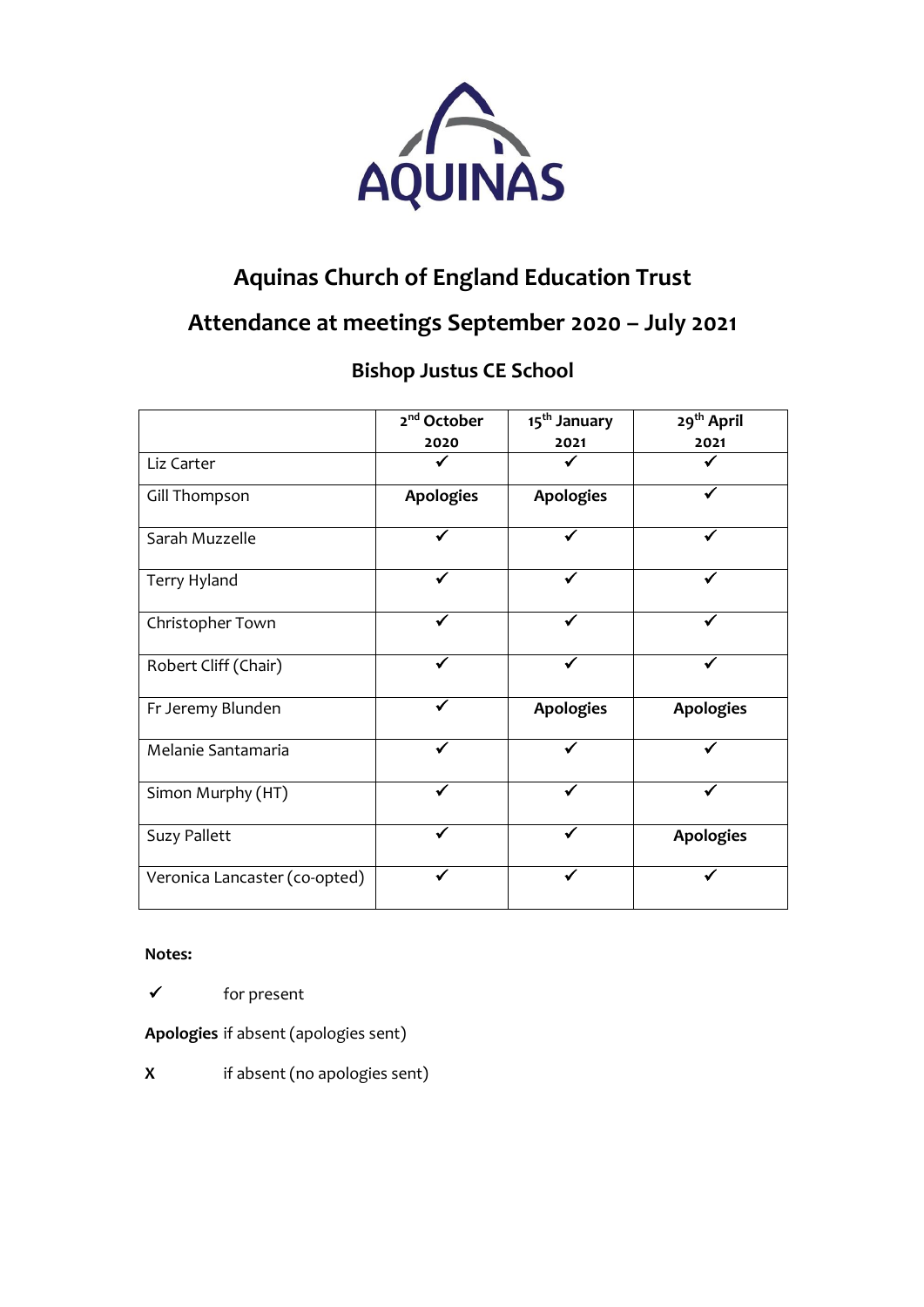

## **Cudham CE Primary School**

|                                              | 15 <sup>th</sup> October | 4 <sup>th</sup> March | 8 <sup>th</sup> July |
|----------------------------------------------|--------------------------|-----------------------|----------------------|
|                                              | 2020                     | 2021                  | 2021                 |
| Revd John Musson (Chair)                     |                          |                       |                      |
| Dan Finch (HT)                               | ✔                        | ✓                     |                      |
| Geraldine Shackleton<br>(Education Director) | <b>Apologies</b>         |                       | <b>Apologies</b>     |
| Kerry McKatherine                            |                          |                       |                      |
| <b>Revd Rachel Archer</b>                    | ✓                        |                       |                      |
| Lizi Hamilton                                | <b>Apologies</b>         | <b>Apologies</b>      | (first meeting)      |
| Dawn Arden                                   | <b>Apologies</b>         | <b>Apologies</b>      | (first meeting)      |
| Lauren Richards                              |                          |                       |                      |
| <b>Rikus Harmse</b>                          | ✔                        |                       |                      |
| Jodie Ritchie                                |                          |                       | <b>Apologies</b>     |

#### **Notes:**

✓ for present

**Apologies** if absent (apologies sent)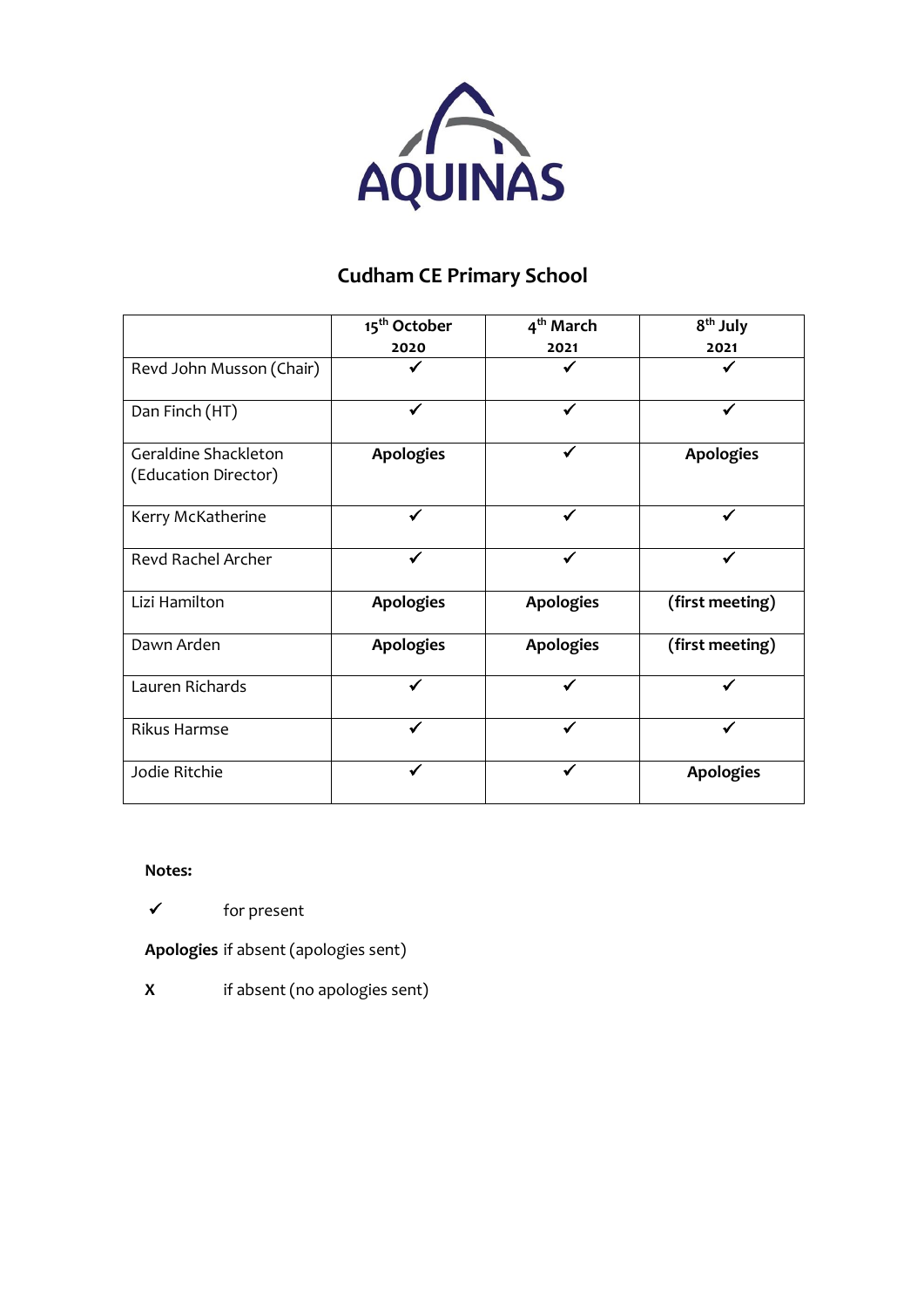

## **Keston CE Primary School**

|                       | 28 <sup>th</sup> September | 1 <sup>st</sup> March | 5 <sup>th</sup> July |  |
|-----------------------|----------------------------|-----------------------|----------------------|--|
|                       | 2020                       | 2021                  | 2021                 |  |
| <b>Name</b>           |                            |                       |                      |  |
| Richard Adler (Chair) | ✓                          | <b>Apologies</b>      | ✓                    |  |
| Alberta Boston-Mammah | N/A                        | Observer              | <b>Apologies</b>     |  |
| Jennifer Davall       |                            |                       |                      |  |
| Simon Denton          |                            |                       |                      |  |
| Julia Evison (HT)     |                            |                       |                      |  |
| Revd. Lyn Hallam      | ✓                          | ✓                     |                      |  |
| Laura Harrison-Baker  | ✔                          |                       |                      |  |
| Matt Medhurst         | <b>Apologies</b>           | <b>Apologies</b>      |                      |  |
| Revd. Carol Morrison  |                            |                       |                      |  |
| Jo Simmons            | X                          |                       | X                    |  |

#### **Notes:**

✓ for present

**Apologies** if absent (apologies sent)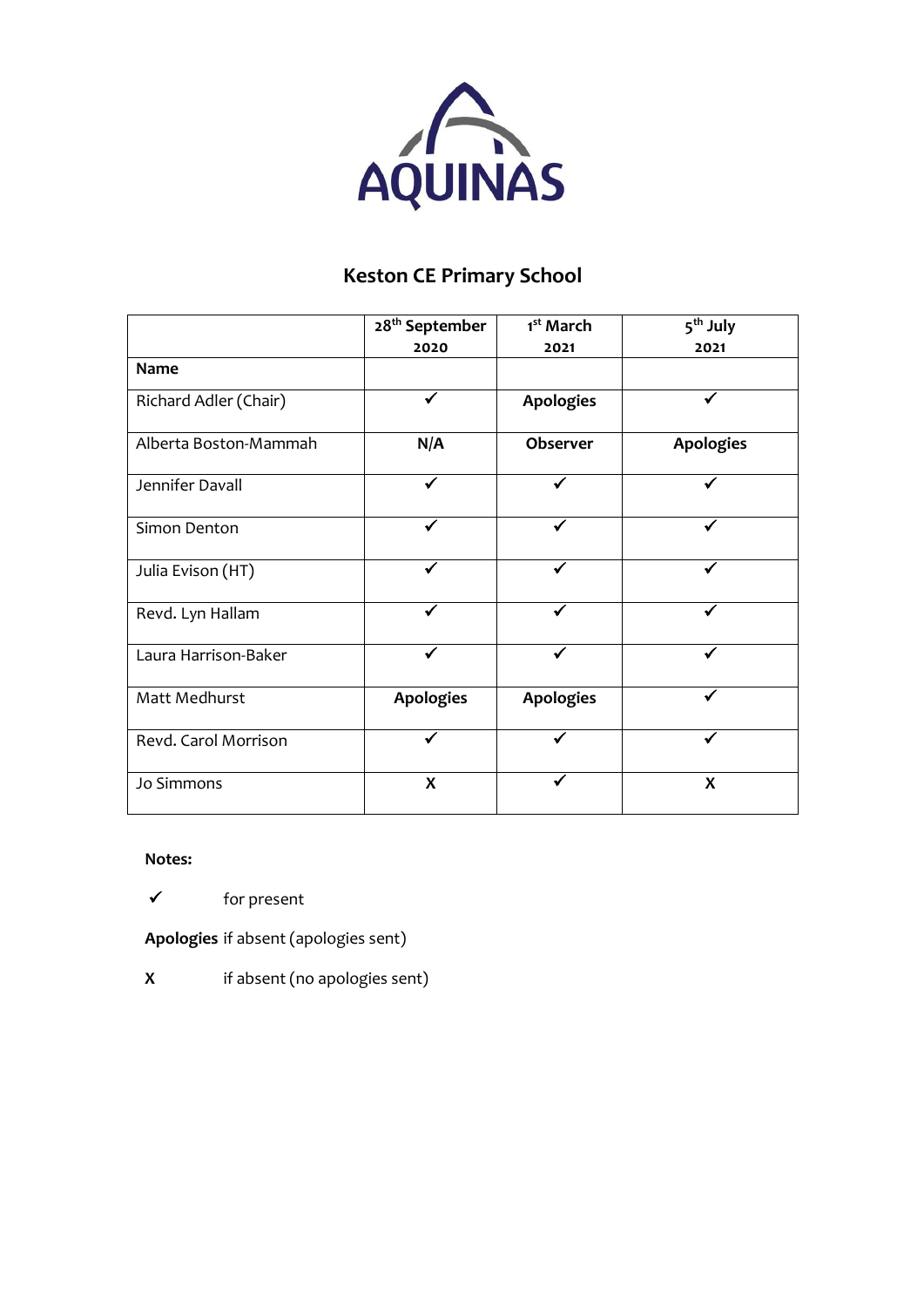

## **Parish CE Primary School**

|                                          | 11 <sup>th</sup> November<br>2020 | 10 <sup>th</sup> March<br>2021 | 23 <sup>rd</sup> June<br>2021 |
|------------------------------------------|-----------------------------------|--------------------------------|-------------------------------|
| Mrs Ruth Balman                          |                                   |                                | <b>Apologies</b>              |
| Mrs Nicola Burnett                       |                                   |                                |                               |
| Mrs Kate Carr                            |                                   |                                |                               |
| Mrs Rachel Coleman                       |                                   |                                |                               |
| Mrs Nicci Cooper<br>(Appointed 14.12.20) |                                   |                                | <b>Apologies</b>              |
| Mrs Kellie Davis                         |                                   |                                |                               |
| Rev James Harratt                        |                                   |                                |                               |
| Rev Alan Keeler                          |                                   |                                |                               |
| Mrs Jane Parry                           |                                   |                                |                               |
| Mrs Catherine Sykes                      | <b>Apologies</b>                  |                                |                               |

- ✓ for present
- **Apologies** if absent (apologies sent)
- **X** if absent (no apologies sent)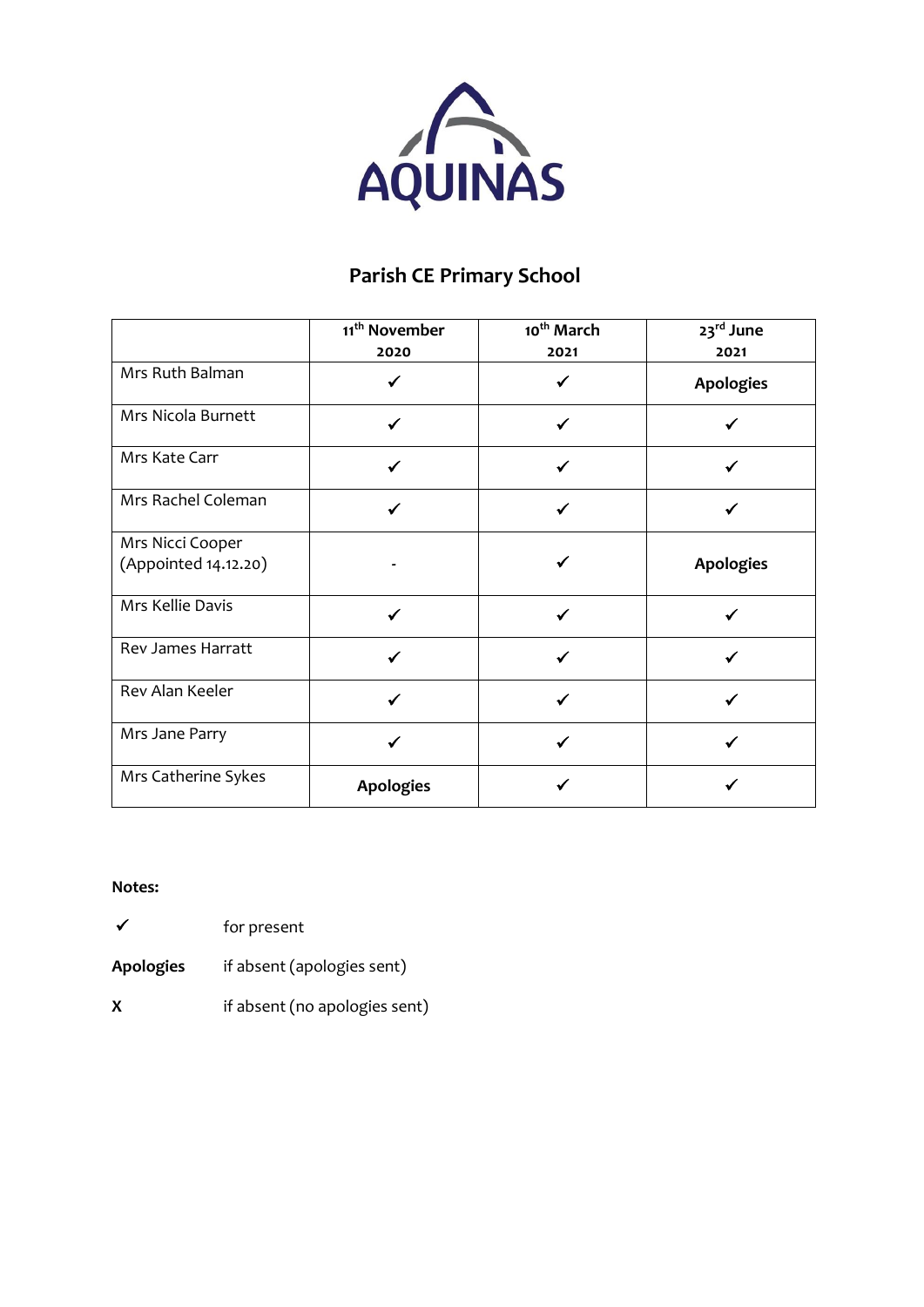

# **Rye College**

|                         | 7 <sup>th</sup> October<br>2020<br>(Virtual) | 27 <sup>th</sup> January<br>2021<br>(Virtual) | 23rd June 2021<br>(Virtual)  |
|-------------------------|----------------------------------------------|-----------------------------------------------|------------------------------|
| Jim Sharpe (AAC Chair)  | $\checkmark$                                 | X                                             | $\checkmark$                 |
| <b>Barry Blakelock</b>  | $\checkmark$                                 | $\checkmark$                                  | ✓                            |
| Dominic Downes          | $\checkmark$                                 | $\checkmark$                                  | $\checkmark$                 |
| Emma Hughes             | $\checkmark$                                 | $\boldsymbol{\mathsf{X}}$                     | $\checkmark$                 |
| <b>Trevor Llanwarne</b> | $\checkmark$                                 | $\checkmark$                                  | $\checkmark$                 |
| <b>Steve Murphy</b>     | $\checkmark$                                 | <b>Apologies</b>                              | $\checkmark$                 |
| Barrie Payne            | <b>Apologies</b>                             | <b>Apologies</b>                              | √                            |
| Alan Powell             | <b>Apologies</b>                             | $\checkmark$                                  | <b>Apologies</b>             |
| <b>Rachael Street</b>   | <b>Apologies</b>                             | <b>Apologies</b>                              | <b>Apologies</b>             |
| Jeremy White            |                                              | $\checkmark$                                  | (resigned 23rd June<br>2021) |

#### **Notes:**

✓ for present

**Apologies** if absent (apologies sent)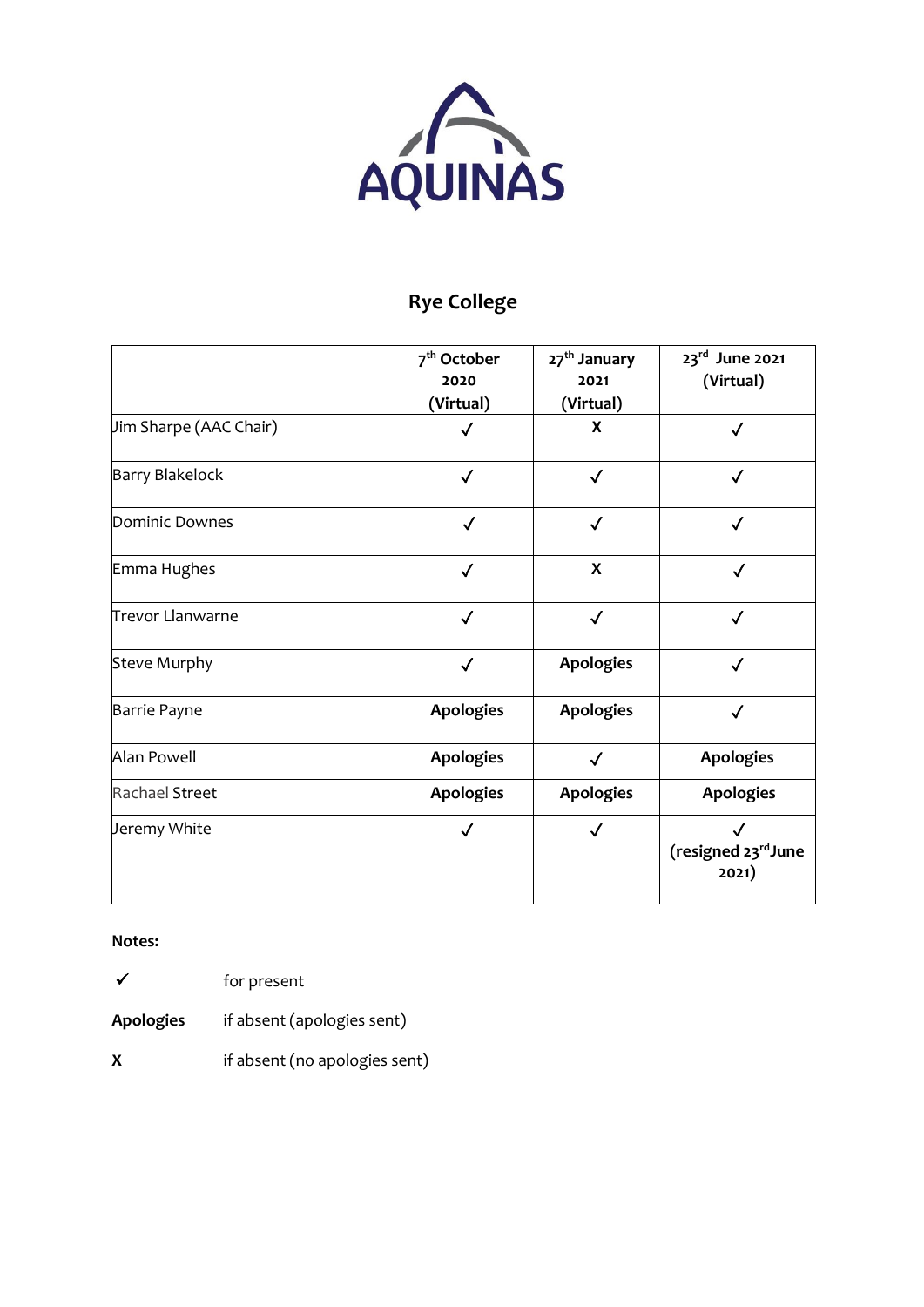

## **Rye Community Primary School**

|                        | 25 <sup>th</sup> November | 27 <sup>th</sup> January | 30 <sup>th</sup> June |
|------------------------|---------------------------|--------------------------|-----------------------|
|                        | 2020                      | 2021                     | 2021                  |
| <b>Barry Blakelock</b> | <b>Apologies</b>          |                          | ✓                     |
| Kelly Martin           |                           | ✔                        | ✔                     |
| Mary Capon             |                           | <b>Apologies</b>         | <b>Apologies</b>      |
| Andrew Gould           | ✔                         | ✓                        | $\checkmark$          |
| Kathy Northrop         |                           |                          |                       |
| Jenny Leigh            | ✓                         | √                        |                       |
| Christopher Rowe       |                           | √                        | Apologies             |
| Nathan Huet            | ✓                         | <b>Apologies</b>         | ✓                     |
| Amy Biddle             |                           |                          | (first meeting)       |
| Christopher Breeds     | Resigned                  |                          |                       |

#### **Notes:**

✓ for present

**Apologies** if absent (apologies sent)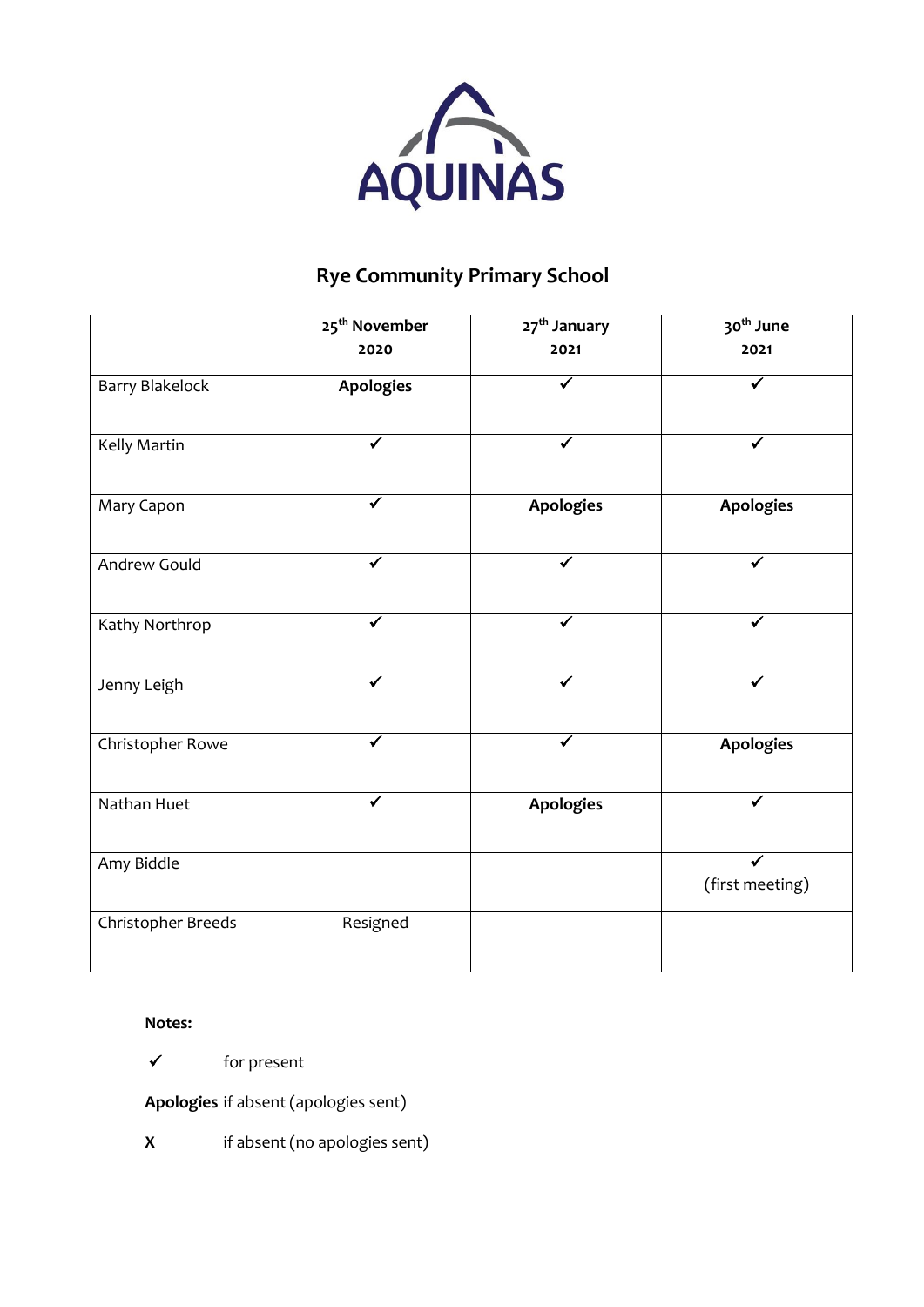

### **St George's CE Primary School**

|                                                    | 12 <sup>th</sup> November<br>2020# | 21 <sup>st</sup> January<br>2021# | 4 <sup>th</sup> March<br>2021# | 8 <sup>th</sup> July<br>2021# |
|----------------------------------------------------|------------------------------------|-----------------------------------|--------------------------------|-------------------------------|
| Ellen Peyton                                       |                                    |                                   |                                |                               |
| Louise Chambers<br>Resigned July 2021              | <b>Apologies</b>                   | <b>Apologies</b>                  |                                | <b>Apologies</b>              |
| Fr Richard Norman<br>Resigned April 2021           |                                    |                                   |                                |                               |
| Cllr Colin Smith                                   |                                    |                                   |                                | <b>Apologies</b>              |
| Dan Rose                                           |                                    | <b>Apologies</b>                  | <b>Apologies</b>               | <b>Apologies</b>              |
| Sandra Wolf                                        |                                    |                                   |                                |                               |
| Ngozi Melton                                       |                                    |                                   |                                |                               |
| Mariam James<br>(joined Dec 20)                    |                                    |                                   | <b>Apologies</b>               | <b>Apologies</b>              |
| Geraldine<br>Shackleton                            |                                    |                                   | ✔                              | ✓                             |
| Freddy Kenny<br>(handover Staff<br>Representative) |                                    |                                   |                                |                               |

#### # **Covid-19 period therefore Microsoft Meeting Teams held**

- ✓ for present **Apologies** if absent (apologies sent)
- **X** if absent (no apologies sent)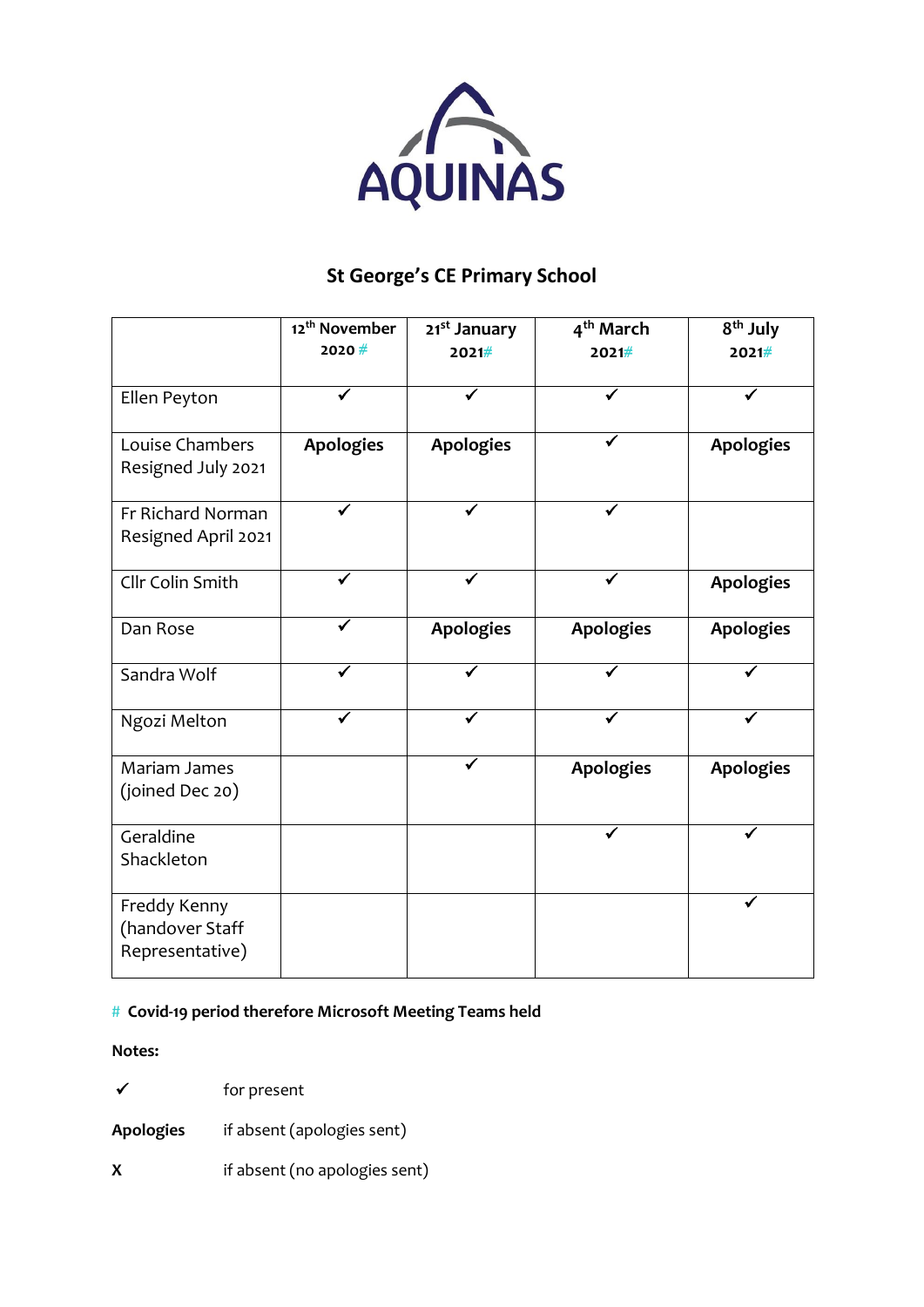

### **St John's CE Primary School**

|                                         | 12 <sup>th</sup> November | 11 <sup>th</sup> March    | 8 <sup>th</sup> July |  |
|-----------------------------------------|---------------------------|---------------------------|----------------------|--|
|                                         | 2020                      | 2021                      | 2021                 |  |
| Rev. Nigel Poole                        |                           |                           |                      |  |
| Lynda Doel                              |                           |                           |                      |  |
| <b>Apologies</b><br><b>Yvette Evans</b> |                           | $\boldsymbol{\mathsf{X}}$ | $\boldsymbol{X}$     |  |
| Angelina Idun                           |                           | ✔                         | ✔                    |  |
| James Clements                          |                           |                           | Resigned             |  |
| Emma Foster                             | <b>Apologies</b>          | ✔                         | ✔                    |  |
| Mary Cooke                              |                           | ✓                         |                      |  |
| Shannen Doherty                         |                           | <b>Apologies</b>          |                      |  |
| Eider Gutierrez                         |                           |                           | <b>Apologies</b>     |  |
| Deisha Watson                           |                           |                           | (first meeting)      |  |

- ✓ for present
- **Apologies** if absent (apologies sent)
- **X** if absent (no apologies sent)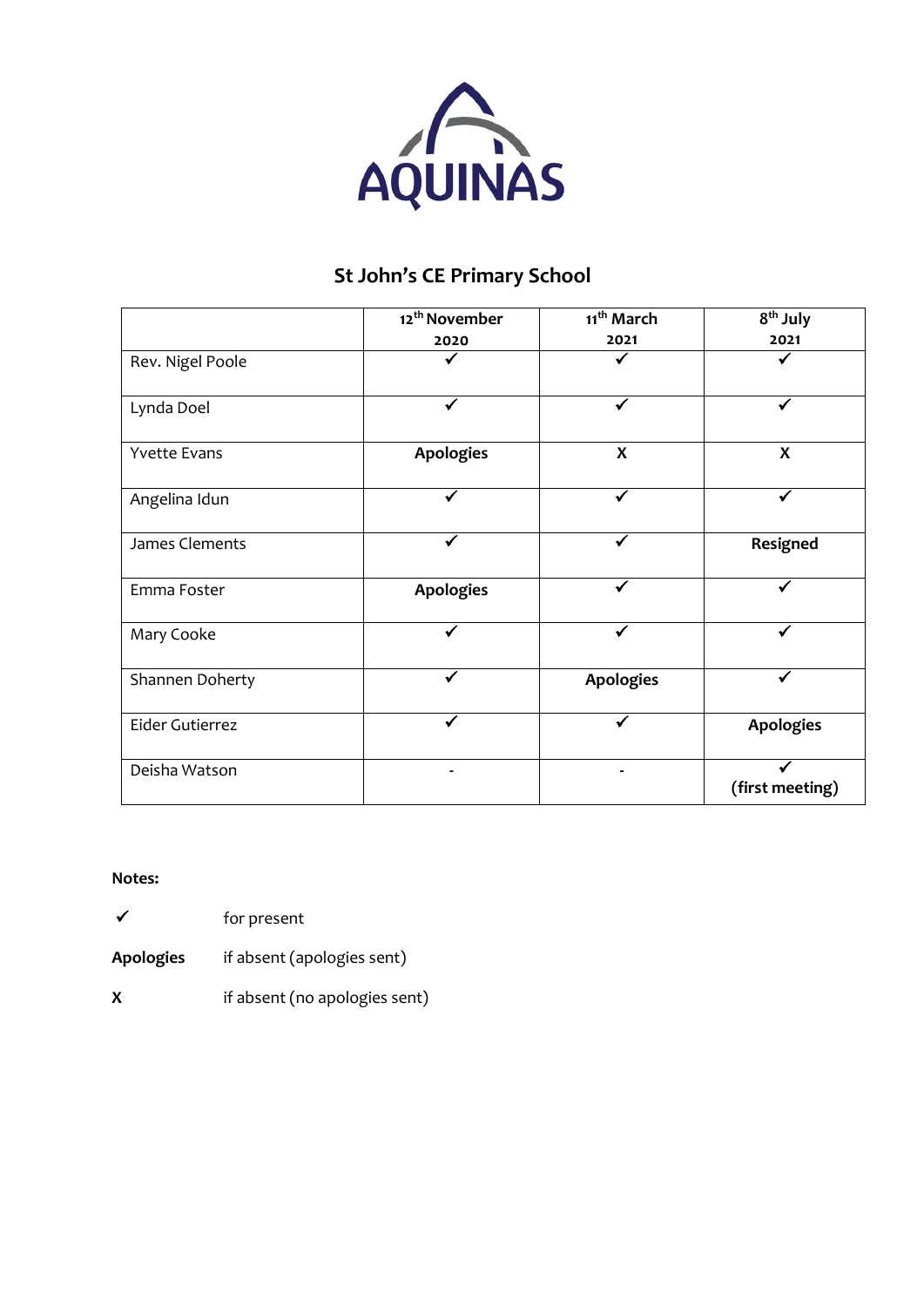

## **St Mark's CE Primary School**

|                           | 13 <sup>th</sup> October | 5 <sup>th</sup> February | 13 <sup>th</sup> July |
|---------------------------|--------------------------|--------------------------|-----------------------|
|                           | 2020                     | 2021                     | 2021                  |
| Revd. Canon Victoria Pask |                          |                          |                       |
| Chris Hollands            |                          |                          |                       |
| David Ballard             |                          |                          | <b>Apologies</b>      |
| Jessica Betts             |                          |                          |                       |
| Mark Hobbs                |                          |                          |                       |
| Melissa Janvier           |                          |                          |                       |
| Kate Lymer                |                          |                          |                       |
| William McCann            | ✓                        | ✓                        |                       |
| Kerim Ramadan             |                          | X                        |                       |
| Mr A Skinner              | <b>Apologies</b>         | ✓                        | <b>Apologies</b>      |

**Notes:** 

✓ for present

**Apologies** if absent (apologies sent)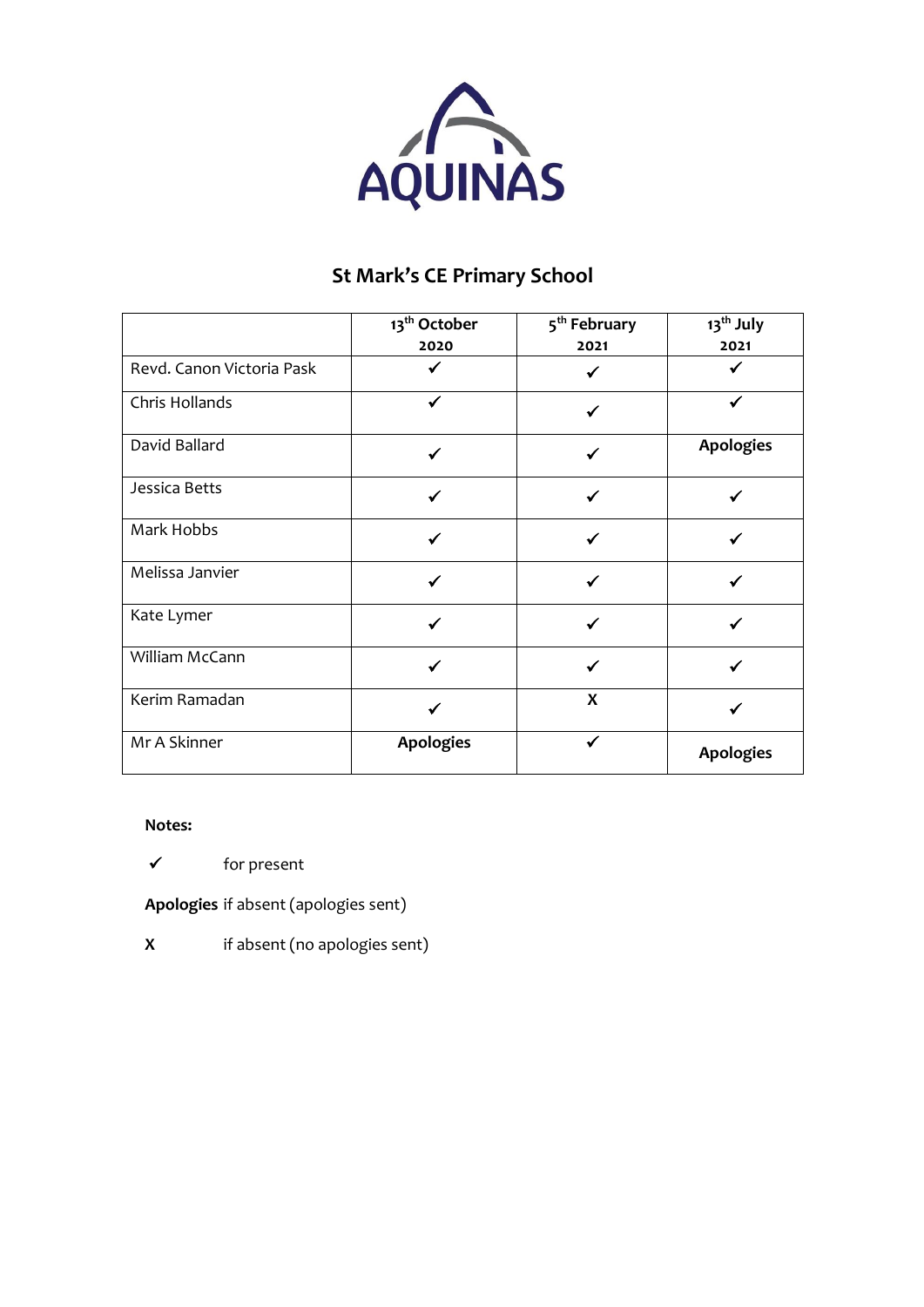

### **St Nicholas CE Primary School**

|                       | 6 <sup>th</sup> October<br>2020 | 3 <sup>rd</sup> March<br>2021 | 24 <sup>th</sup> June<br>2021 |
|-----------------------|---------------------------------|-------------------------------|-------------------------------|
| Ms Lynsey Barnes      |                                 |                               |                               |
| Rev Dr Jonathan Bauer |                                 |                               |                               |
| Appointed 30.03.21    |                                 |                               |                               |
| Mrs S Collinson       |                                 |                               |                               |
| Appointed 17.05.21    |                                 |                               |                               |
| Mr Alex Farrugia      |                                 |                               |                               |
| Appointed 14.12.20    |                                 |                               |                               |
| Father Paul Farthing  |                                 |                               |                               |
| Appointed 30.03.21    |                                 |                               |                               |
| Mr James Griffiths    |                                 |                               |                               |
| Mrs Katrina Pauling   |                                 |                               |                               |
| Mrs Anne Scobie       |                                 |                               |                               |
| Mrs Sophie Sear       |                                 |                               |                               |
| Mr David Sharpe       |                                 |                               |                               |

**Notes:** 

✓ for present

**Apologies** if absent (apologies sent)